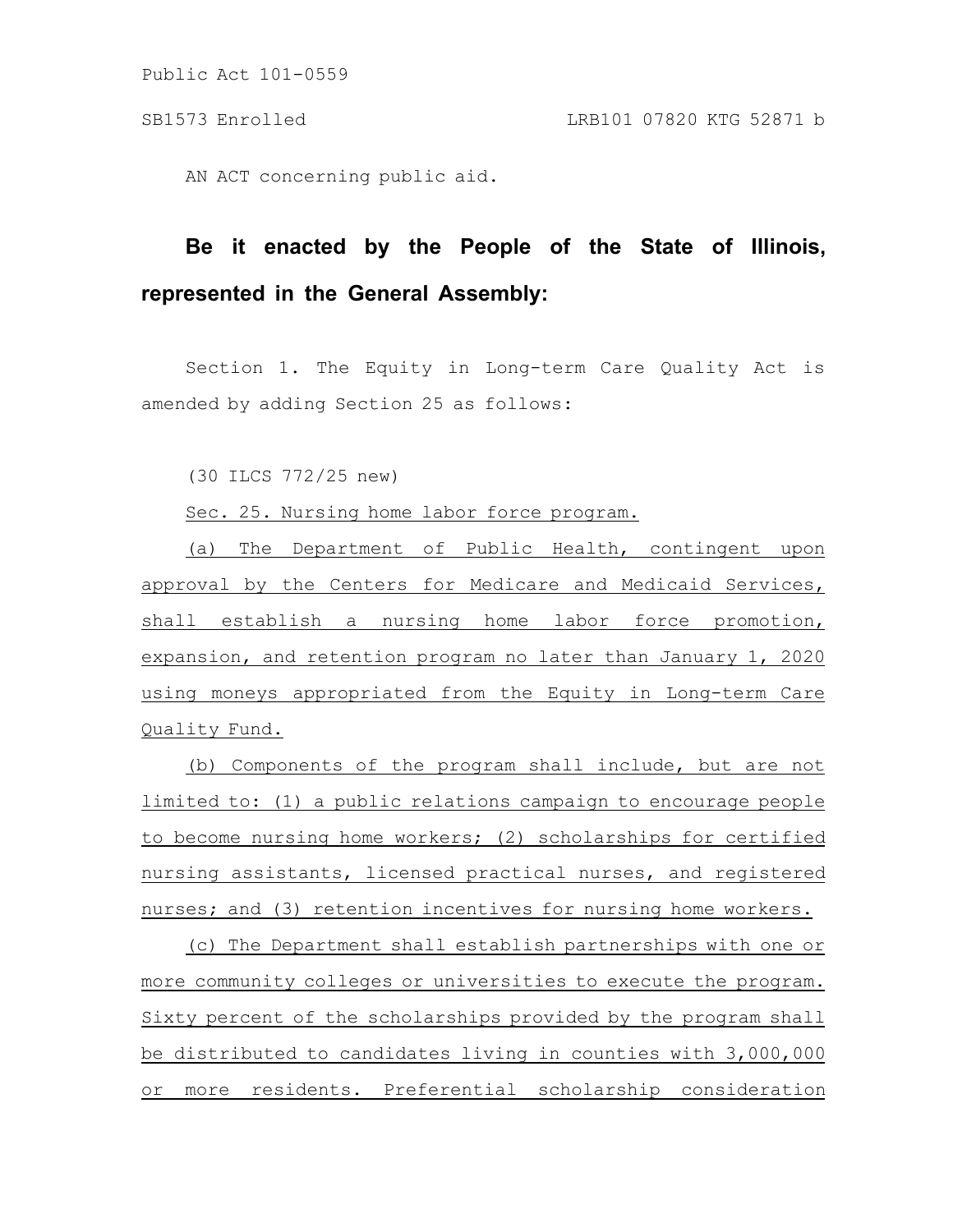shall be given to certified nursing assistants, single parents, and applicants from communities that are economically depressed or that have high percentages of Medicaid beneficiaries, immigrants, or racial or ethnic minorities.

(d) The Department shall report to the General Assembly no later than January 30, 2020 on the status of the establishment of the program. No later than January 1, 2021, and each January 1 thereafter, the Department shall report to the General Assembly the number of scholarships awarded during the preceding year and the demographics of the awardees.

Section 5. The Illinois Public Aid Code is amended by changing Section 11-5.4 as follows:

(305 ILCS 5/11-5.4)

Sec. 11-5.4. Expedited long-term care eligibility determination and enrollment.

(a) Establishment of the expedited long-term care eligibility determination and enrollment system shall be a joint venture of the Departments of Human Services and Healthcare and Family Services and the Department on Aging.

(b) Streamlined application enrollment process; expedited eligibility process. The streamlined application and enrollment process must include, but need not be limited to, the following:

(1) On or before July 1, 2019, a streamlined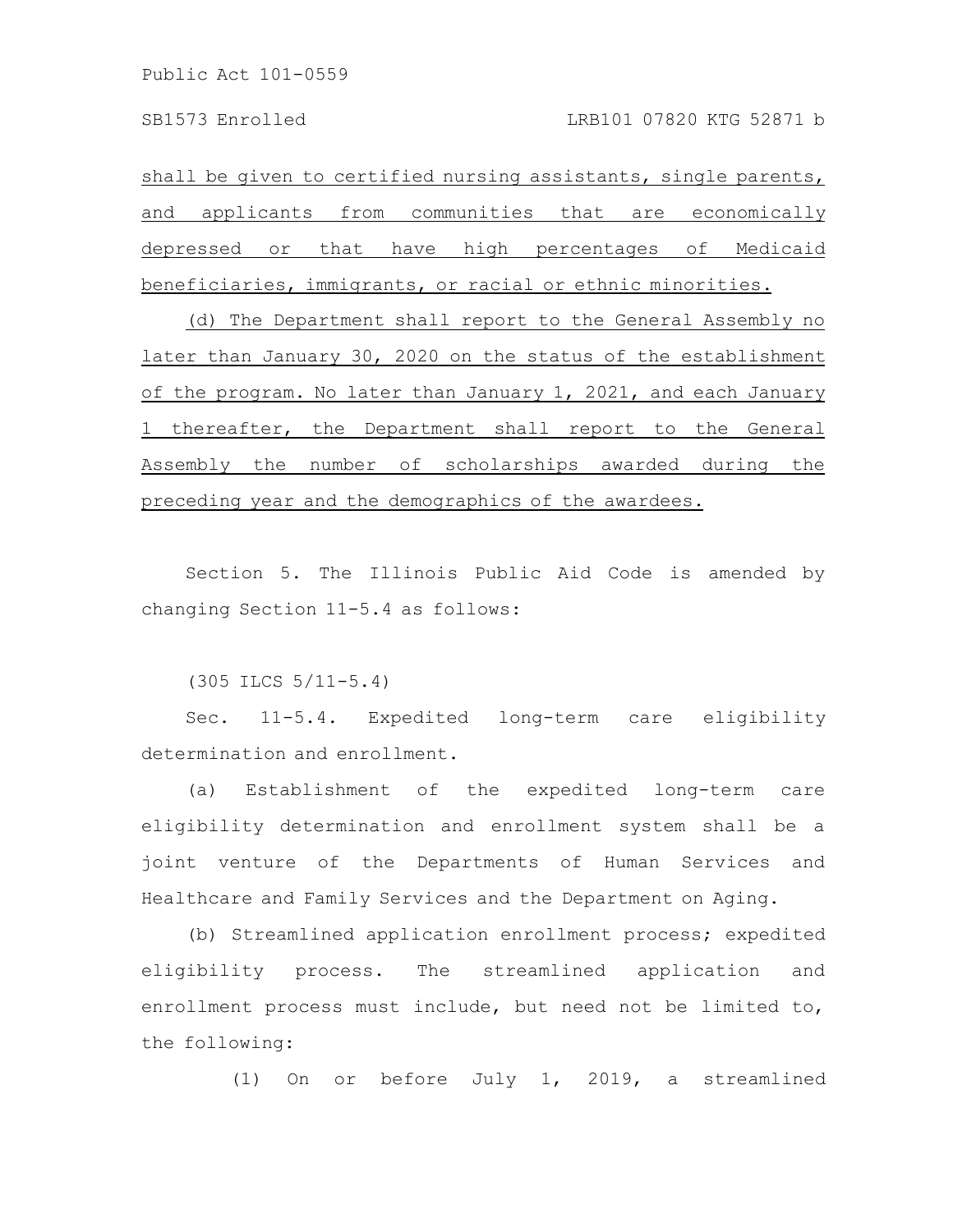application and enrollment process shall be put in place which must include, but need not be limited to, the following:

(A) Minimize the burden on applicants by collecting only the data necessary to determine eligibility for medical services, long-term care services, and spousal impoverishment offset.

(B) Integrate online data sources to simplify the application process by reducing the amount of information needed to be entered and to expedite eligibility verification.

(C) Provide online prompts to alert the applicant that information is missing or not complete.

(D) Provide training and step-by-step written instructions for caseworkers, applicants, and providers.

(2) The State must expedite the eligibility process for applicants meeting specified guidelines, regardless of the age of the application. The guidelines, subject to federal approval, must include, but need not be limited to, the following individually or collectively:

(A) Full Medicaid benefits in the community for a specified period of time.

(B) No transfer of assets or resources during the federally prescribed look-back period, as specified in federal law.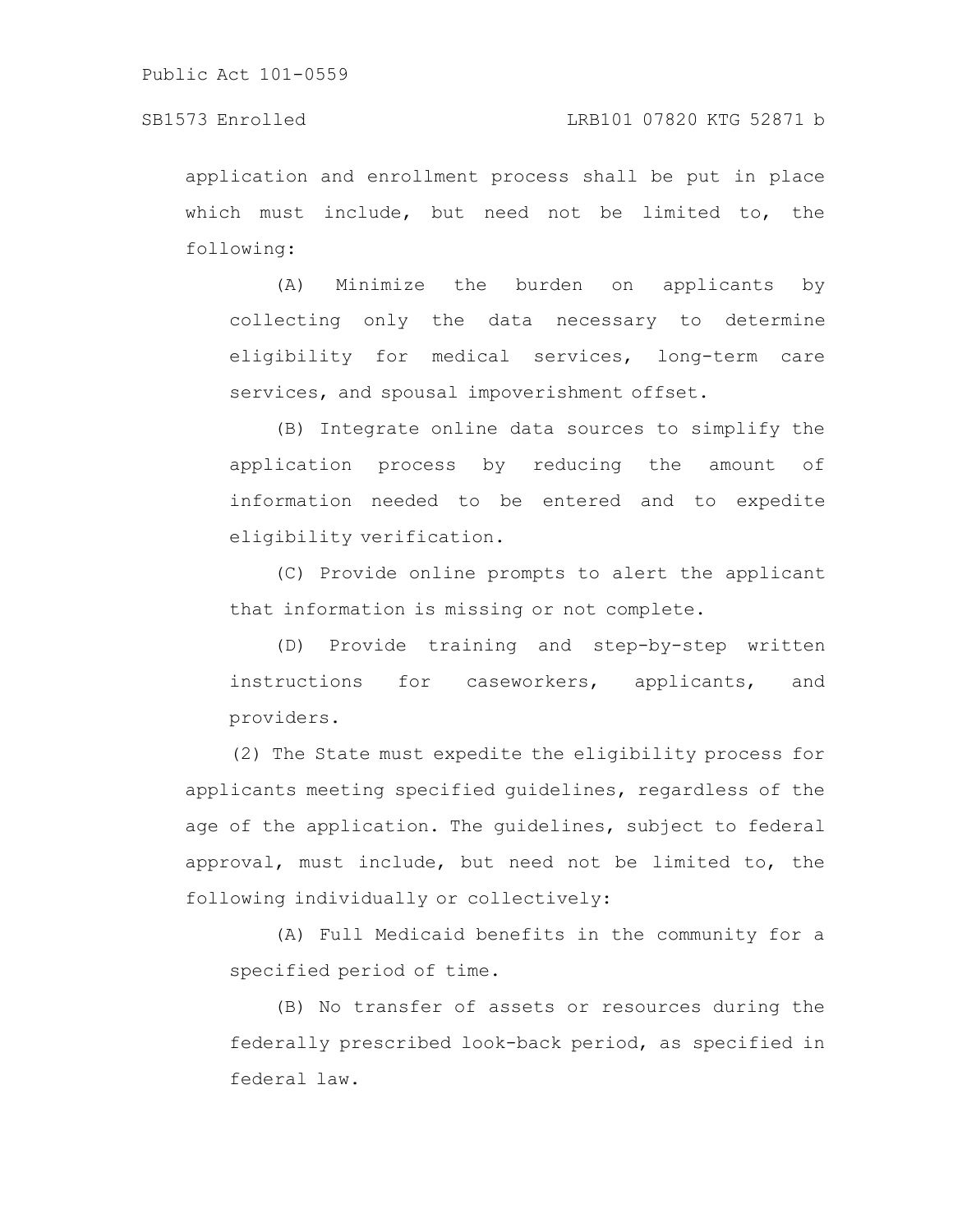(C) Receives Supplemental Security Income payments or was receiving such payments at the time of admission to a nursing facility.

(D) For applicants or recipients with verified income at or below 100% of the federal poverty level when the declared value of their countable resources is no greater than the allowable amounts pursuant to Section 5-2 of this Code for classes of eligible persons for whom a resource limit applies. Such simplified verification policies shall apply to community cases as well as long-term care cases.

(3) Subject to federal approval, the Department of Healthcare and Family Services must implement an ex parte renewal process for Medicaid-eligible individuals residing in long-term care facilities. "Renewal" has the same meaning as "redetermination" in State policies, administrative rule, and federal Medicaid law. The ex parte renewal process must be fully operational on or before January 1, 2019.

(4) The Department of Human Services must use the standards and distribution requirements described in this subsection and in Section 11-6 for notification of missing supporting documents and information during all phases of the application process: initial, renewal, and appeal.

(c) The Department of Human Services must adopt policies and procedures to improve communication between long-term care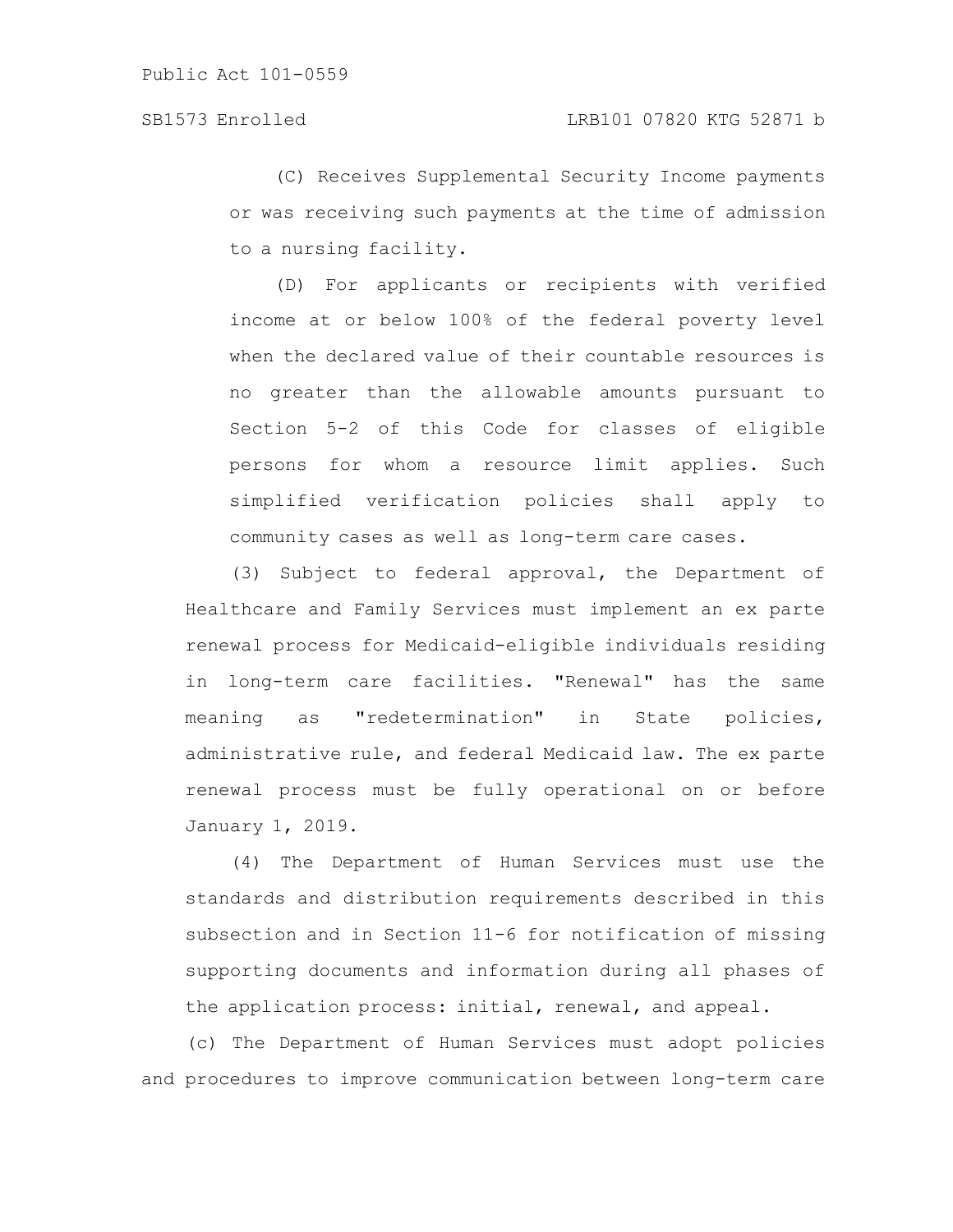benefits central office personnel, applicants and their representatives, and facilities in which the applicants reside. Such policies and procedures must at a minimum permit applicants and their representatives and the facility in which the applicants reside to speak directly to an individual trained to take telephone inquiries and provide appropriate responses.

(d) Effective 30 days after the completion of 3 regionally based trainings, nursing facilities shall submit all applications for medical assistance online via the Application for Benefits Eligibility (ABE) website. This requirement shall extend to scanning and uploading with the online application any required additional forms such as the Long Term Care Facility Notification and the Additional Financial Information for Long Term Care Applicants as well as scanned copies of any supporting documentation. Long-term care facility admission documents must be submitted as required in Section 5-5 of this Code. No local Department of Human Services office shall refuse to accept an electronically filed application. No Department of Human Services office shall request submission of any document in hard copy.

(e) Notwithstanding any other provision of this Code, the Department of Human Services and the Department of Healthcare and Family Services' Office of the Inspector General shall, upon request, allow an applicant additional time to submit information and documents needed as part of a review of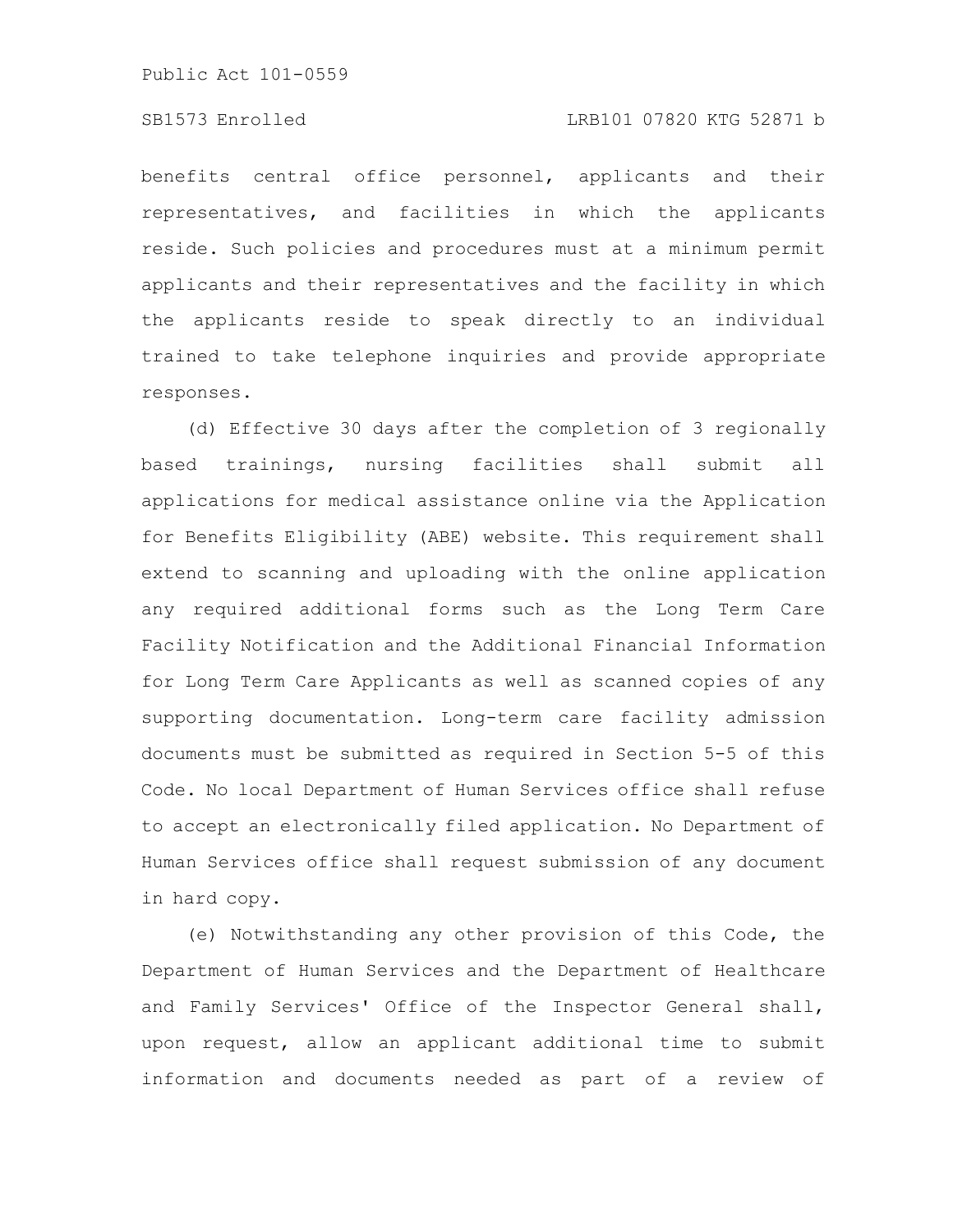available resources or resources transferred during the look-back period. The initial extension shall not exceed 30 days. A second extension of 30 days may be granted upon request. Any request for information issued by the State to an applicant shall include the following: an explanation of the information required and the date by which the information must be submitted; a statement that failure to respond in a timely manner can result in denial of the application; a statement that the applicant or the facility in the name of the applicant may seek an extension; and the name and contact information of a caseworker in case of questions. Any such request for information shall also be sent to the facility. In deciding whether to grant an extension, the Department of Human Services or the Department of Healthcare and Family Services' Office of the Inspector General shall take into account what is in the best interest of the applicant. The time limits for processing an application shall be tolled during the period of any extension granted under this subsection.

(f) The Department of Human Services and the Department of Healthcare and Family Services must jointly compile data on pending applications, denials, appeals, and redeterminations into a monthly report, which shall be posted on each Department's website for the purposes of monitoring long-term care eligibility processing. The report must specify the number of applications and redeterminations pending long-term care eligibility determination and admission and the number of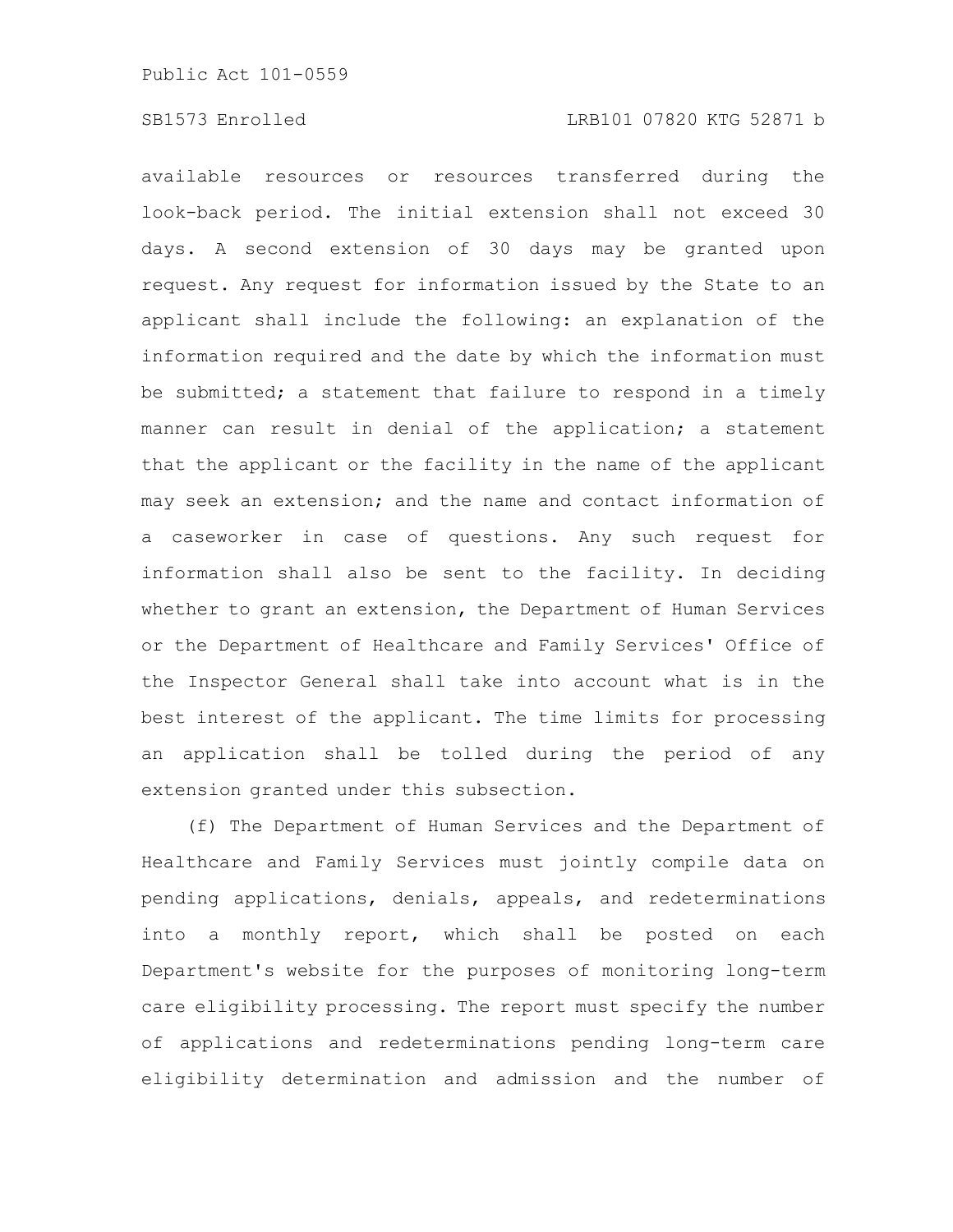appeals of denials in the following categories:

(A) Length of time applications, redeterminations, and appeals are pending - 0 to 45 days, 46 days to 90 days, 91 days to 180 days, 181 days to 12 months, over 12 months to 18 months, over 18 months to 24 months, and over 24 months.

(B) Percentage of applications and redeterminations pending in the Department of Human Services' Family Community Resource Centers, in the Department of Human Services' long-term care hubs, with the Department of Healthcare and Family Services' Office of Inspector General, and those applications which are being tolled due to requests for extension of time for additional information.

(C) Status of pending applications, denials, appeals, and redeterminations.

(g) Beginning on July 1, 2017, the Auditor General shall report every 3 years to the General Assembly on the performance and compliance of the Department of Healthcare and Family Services, the Department of Human Services, and the Department on Aging in meeting the requirements of this Section and the federal requirements concerning eligibility determinations for Medicaid long-term care services and supports, and shall report any issues or deficiencies and make recommendations. The Auditor General shall, at a minimum, review, consider, and evaluate the following:

(1) compliance with federal regulations on furnishing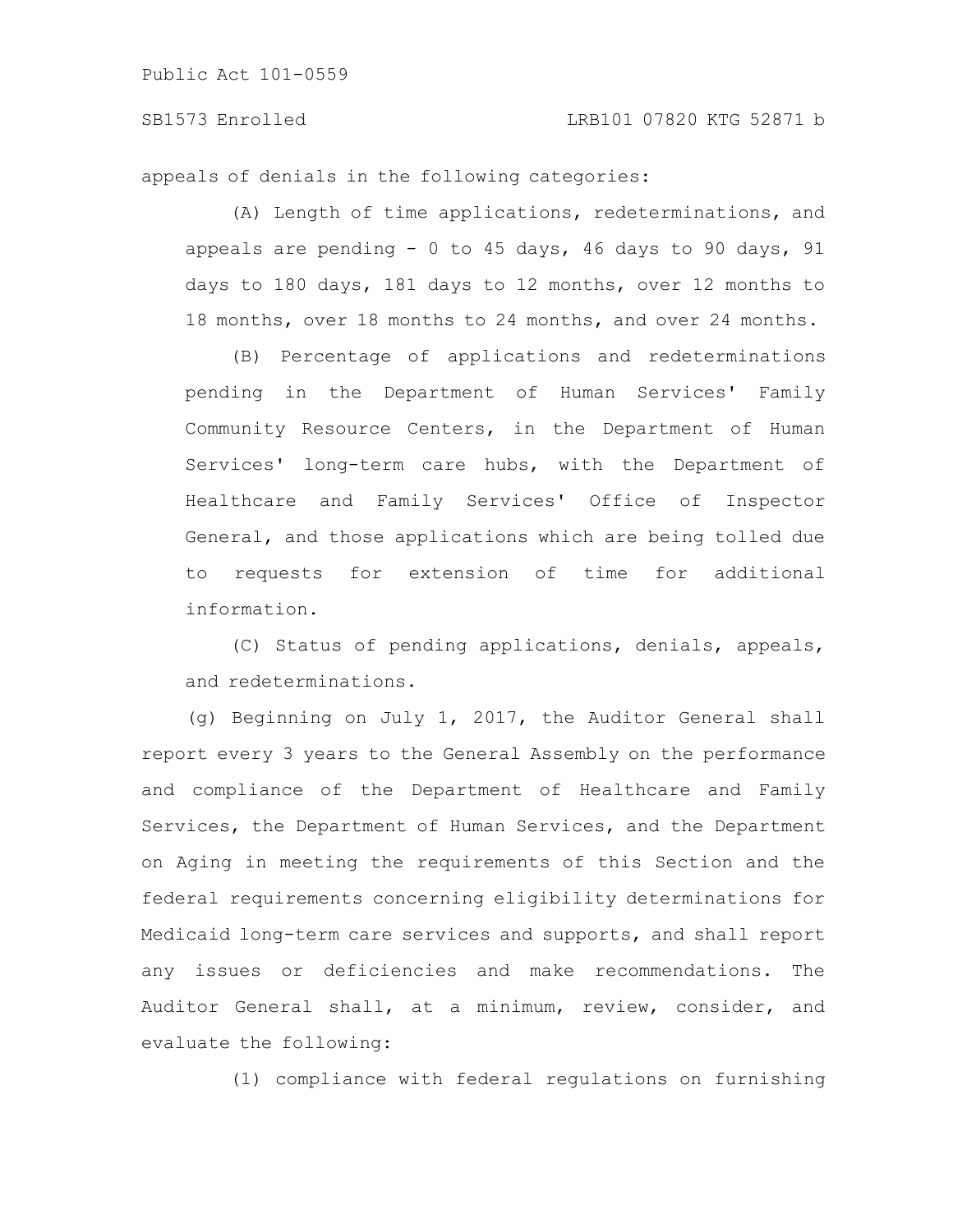services as related to Medicaid long-term care services and supports as provided under 42 CFR 435.930;

(2) compliance with federal regulations on the timely determination of eligibility as provided under 42 CFR 435.912;

(3) the accuracy and completeness of the report required under paragraph (9) of subsection (e);

(4) the efficacy and efficiency of the task-based process used for making eligibility determinations in the centralized offices of the Department of Human Services for long-term care services, including the role of the State's integrated eligibility system, as opposed to the traditional caseworker-specific process from which these central offices have converted; and

(5) any issues affecting eligibility determinations related to the Department of Human Services' staff completing Medicaid eligibility determinations instead of the designated single-state Medicaid agency in Illinois, the Department of Healthcare and Family Services.

The Auditor General's report shall include any and all other areas or issues which are identified through an annual review. Paragraphs (1) through (5) of this subsection shall not be construed to limit the scope of the annual review and the Auditor General's authority to thoroughly and completely evaluate any and all processes, policies, and procedures concerning compliance with federal and State law requirements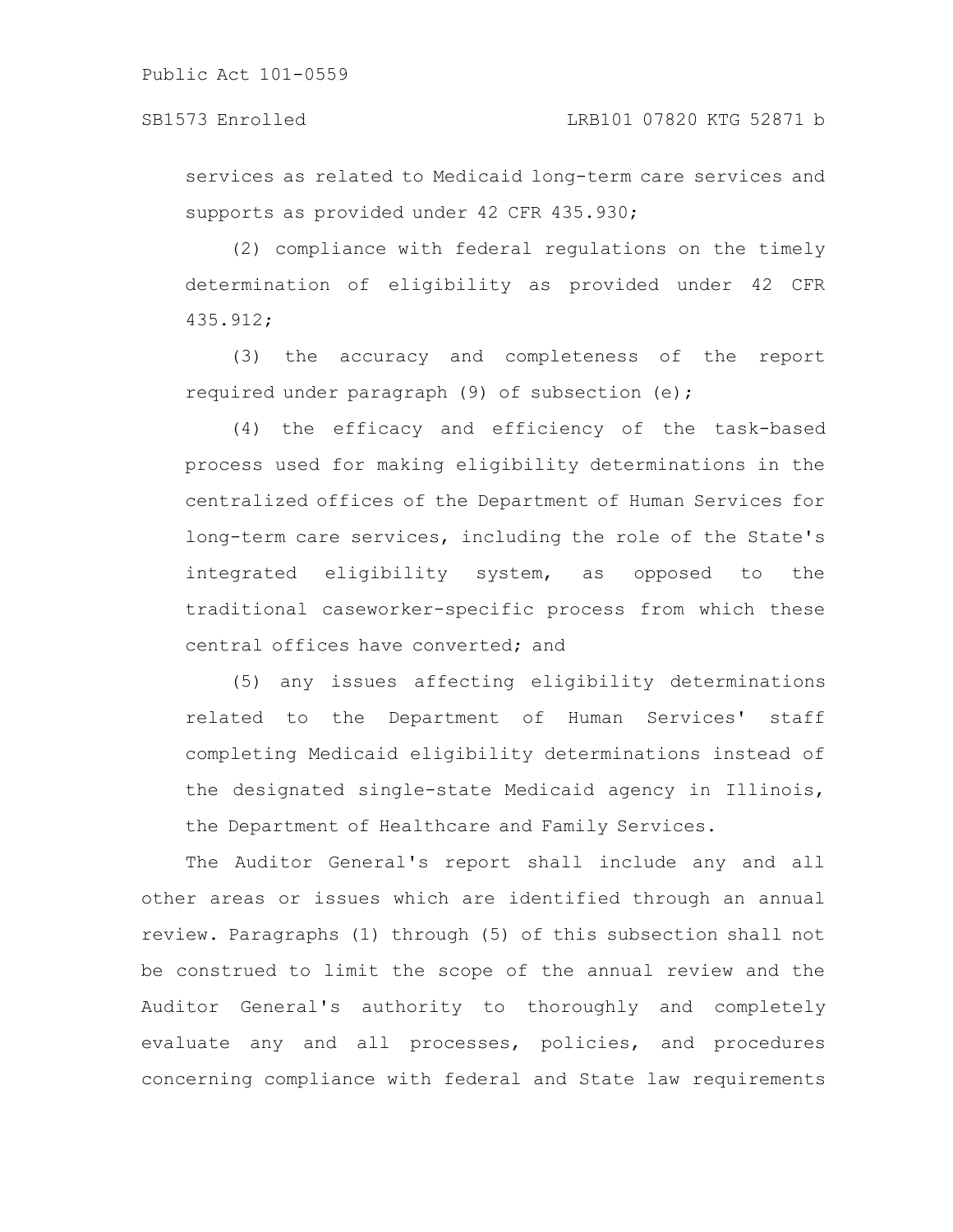on eligibility determinations for Medicaid long-term care services and supports.

(h) The Department of Healthcare and Family Services shall adopt any rules necessary to administer and enforce any provision of this Section. Rulemaking shall not delay the full implementation of this Section.

 $(q)$  The Department shall adopt rules administer and enforce any provision of Rulemaking shall not delay the full implementation of this Section.

(i)  $\left\langle \! \begin{array}{cccc} 4 & - & - & - \\ 4 & - & - & - \\ 8 & - & - & - \end{array} \! \right\rangle$  beginning on June 29, 2018, provisional eligibility, in the form of a recipient identification number and any other necessary credentials to permit an applicant to receive benefits, must be issued to any applicant who has not received a final eligibility determination on his or her application for Medicaid or Medicaid long-term care benefits or a notice of an opportunity for a hearing within the federally prescribed deadlines for the processing of such applications. The Department of Healthcare and Family Services must maintain the applicant's provisional Medicaid enrollment status until a final eligibility determination is approved or the applicant's appeal has been adjudicated and eligibility is denied. The Department of Healthcare and Family Services or the managed care organization, if applicable, must reimburse providers for services rendered during an applicant's provisional eligibility period.